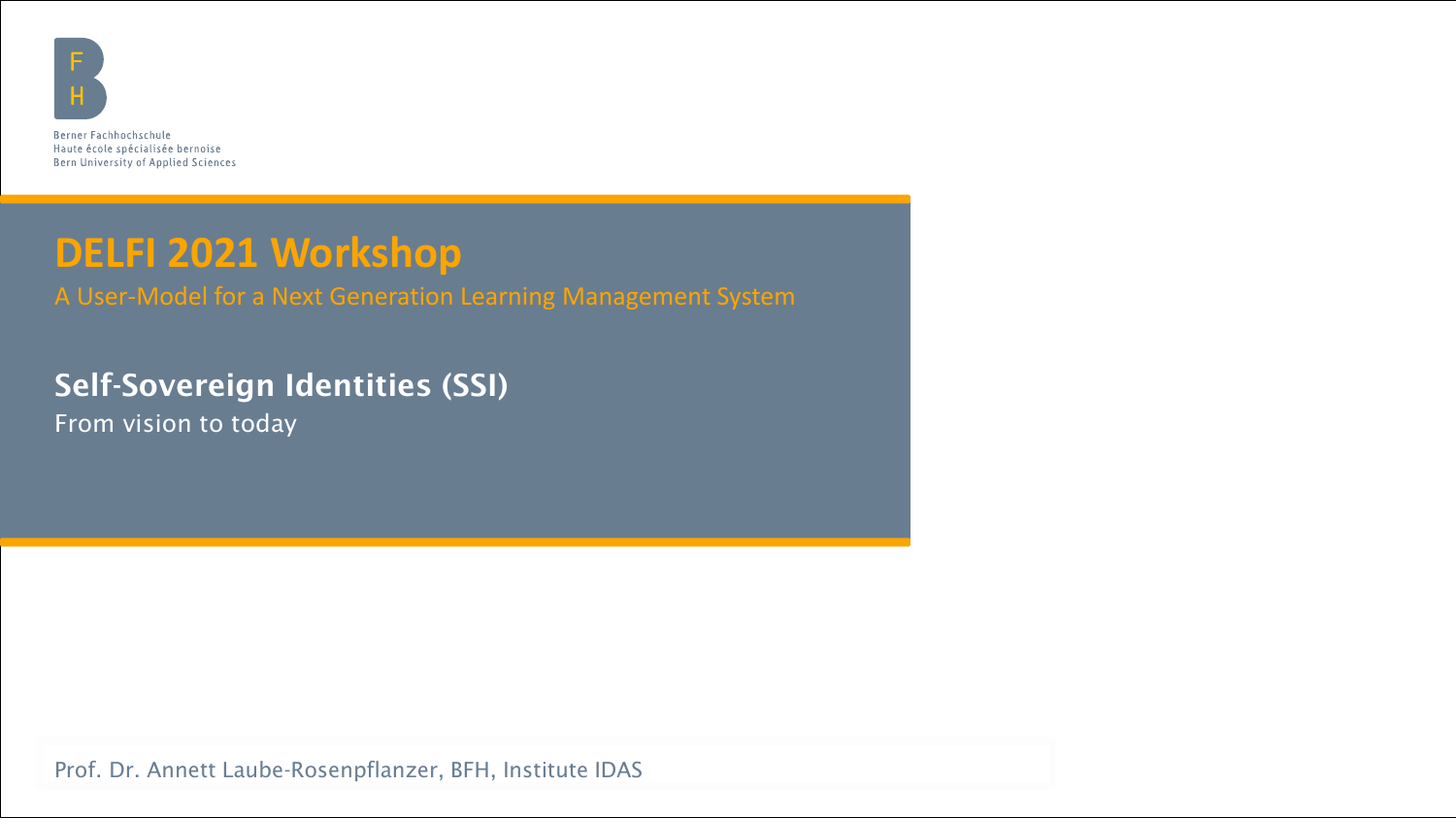#### Goals

- ▶ Introduction to SSI
- ▶ Decentral, user centric identities
- ▶ A little bit of history
- ▶ Advantages & Challenges
- ▶ Picture #5

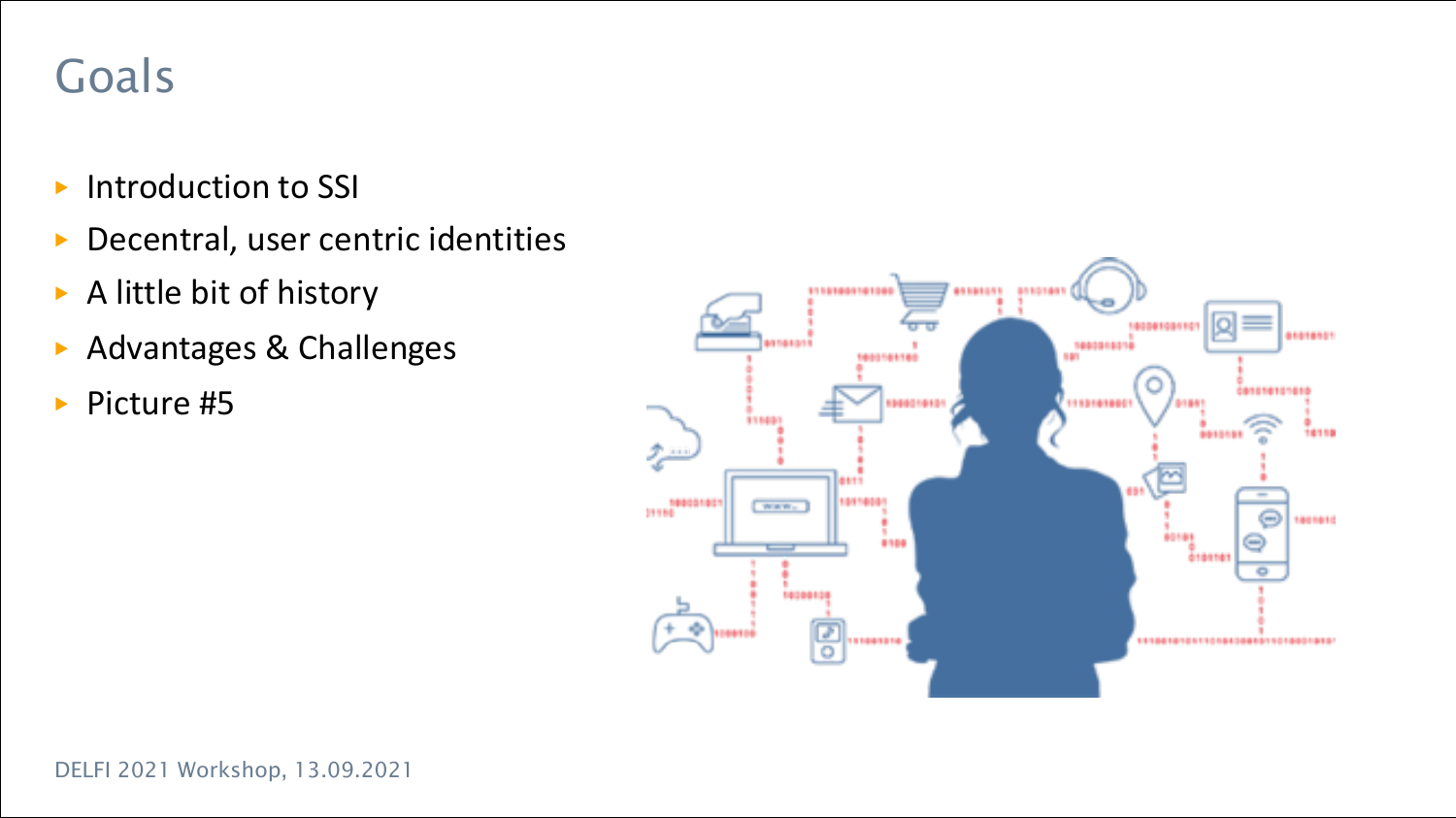#### Self-Sovereign Identities (SSI)

Digital counterpart to ID documents



- ▶ The user is the owner (and administrator) of their electronic identity and thus in possession of their personal data.
- $\triangleright$  There is no central storage of identity data.
- The issuer does not know where and when the identity is used.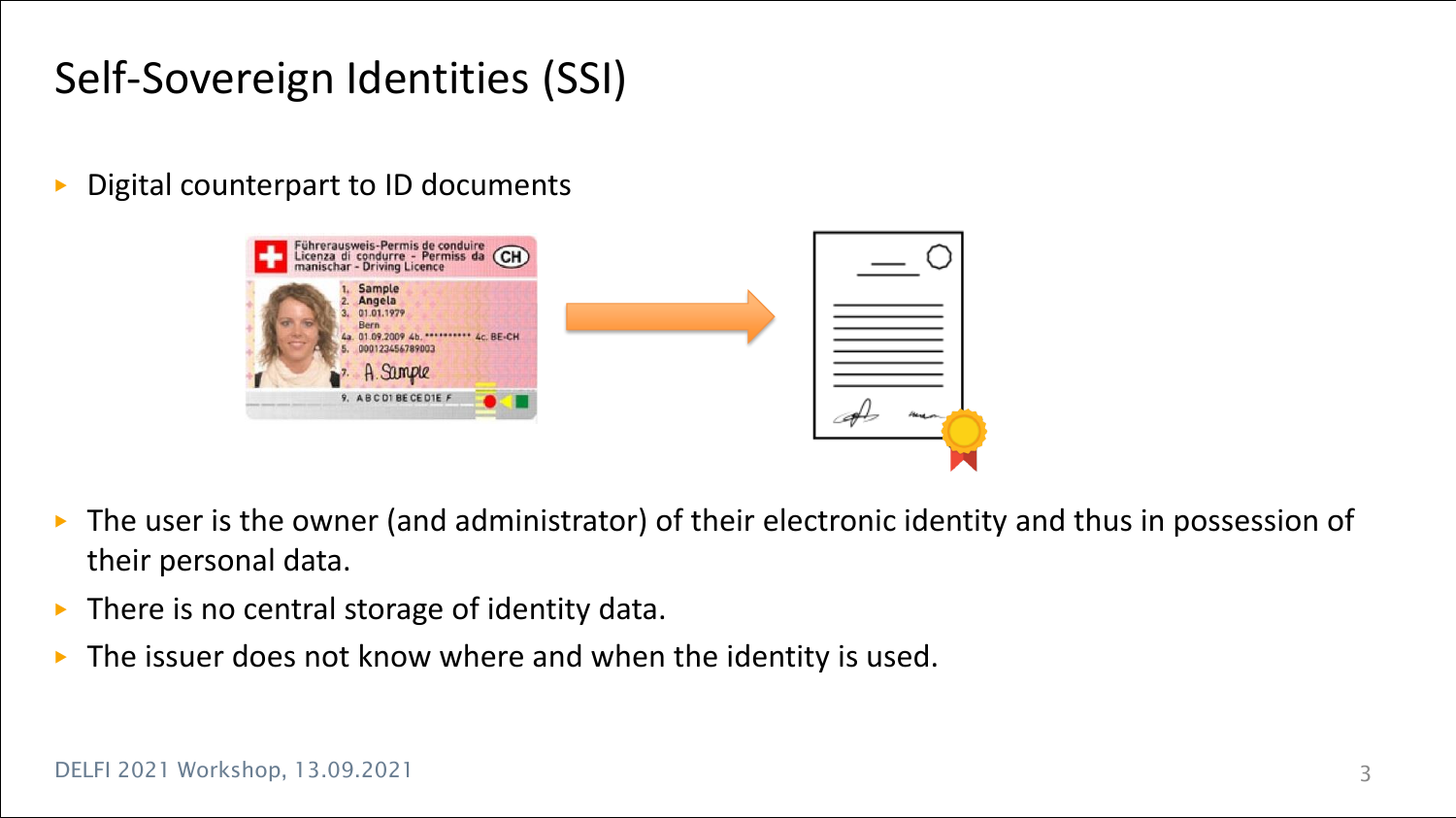## Decentral, user centric approach

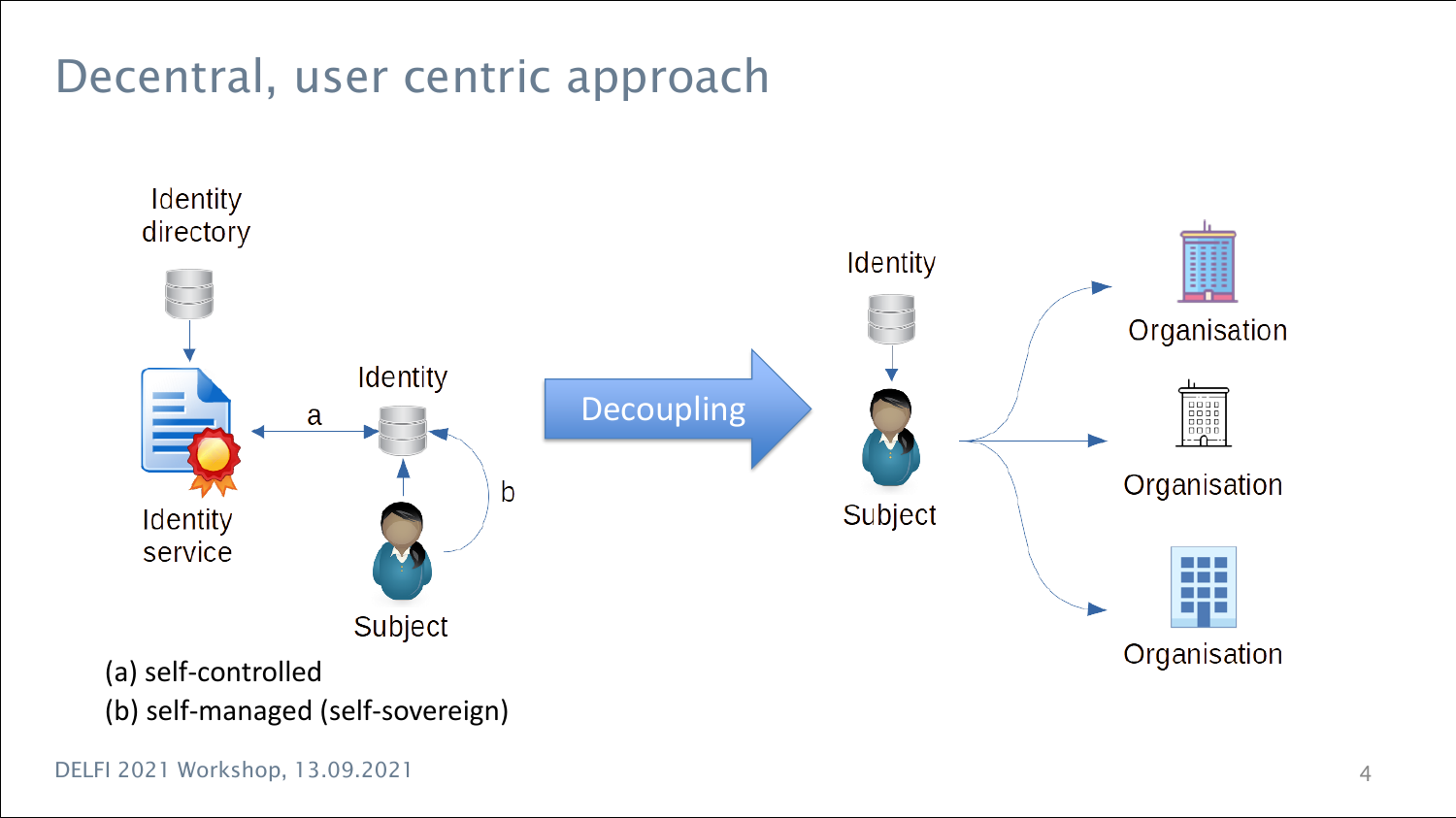# Today's Identity Federation

- $\blacktriangleright$  The identity provider is always involved
	- ▶ All personal information is passed through
	- ▶ Privacy could be an issue
- ▶ User must trust the identity provider
- ▶ User is dependent on the identity provider

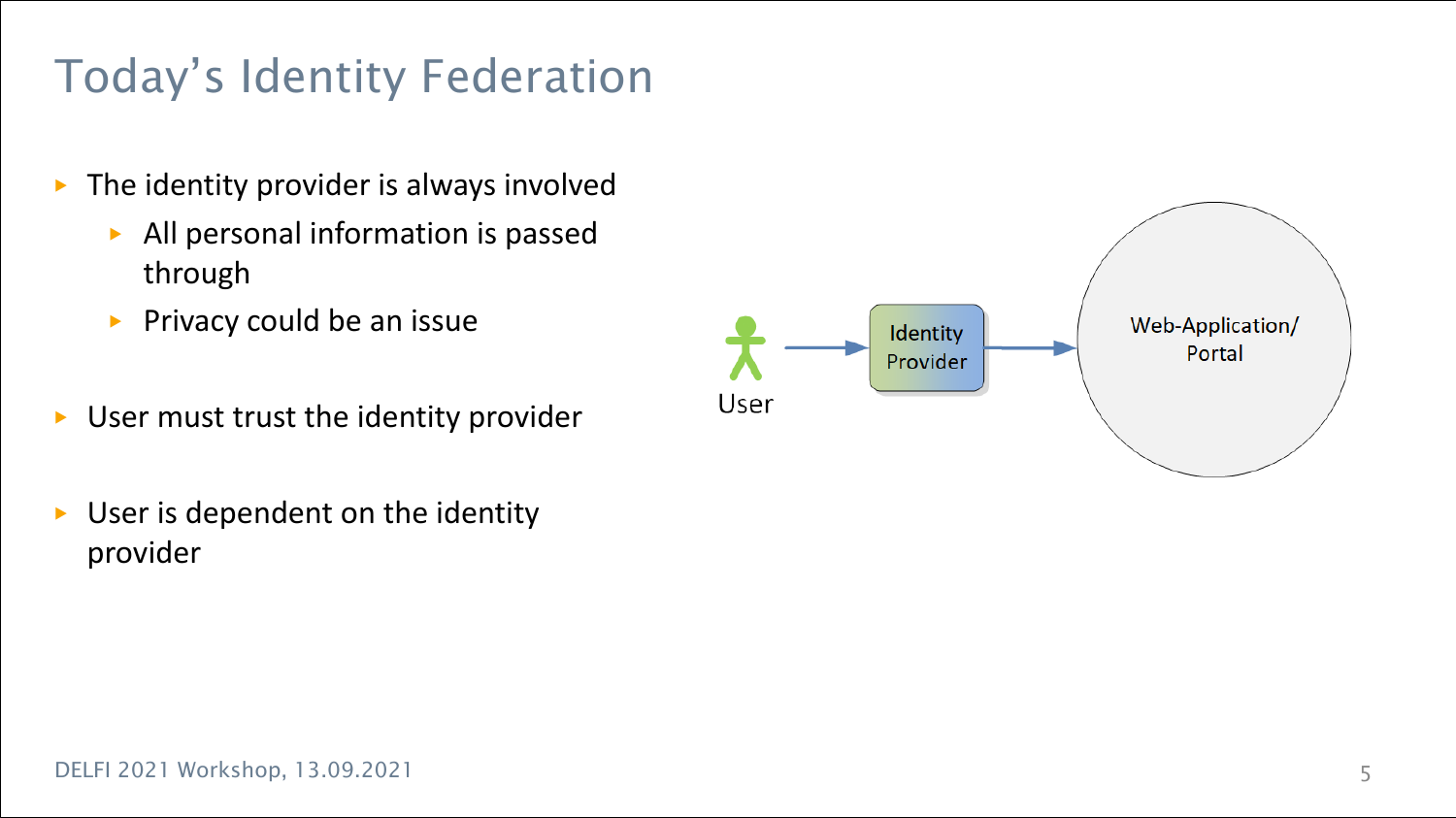#### The vision



'Self-Sovereign Identity is the next step beyond user-centric identity and that means it begins at the same place: the user must be central to the administration of identity.'

- Christopher Allen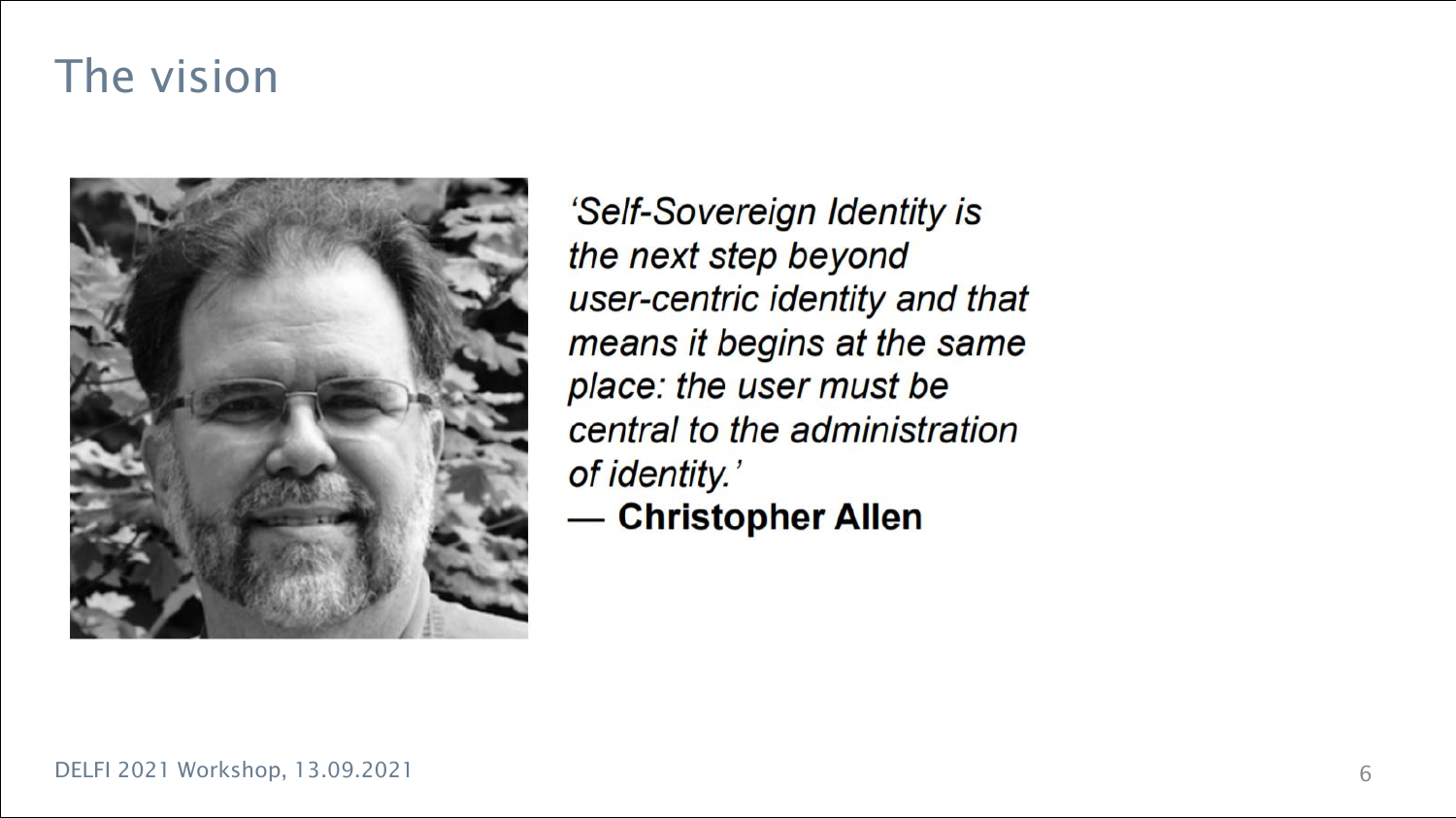#### The SSI Vision

Goals:

- ▶ digital identities that are **trustworthy** and at the same time **protect the privacy** of the individual
- an identity system that balances transparency, fairness, community support and individual protection.



**The 10 Principles from Ch. Allen 2017**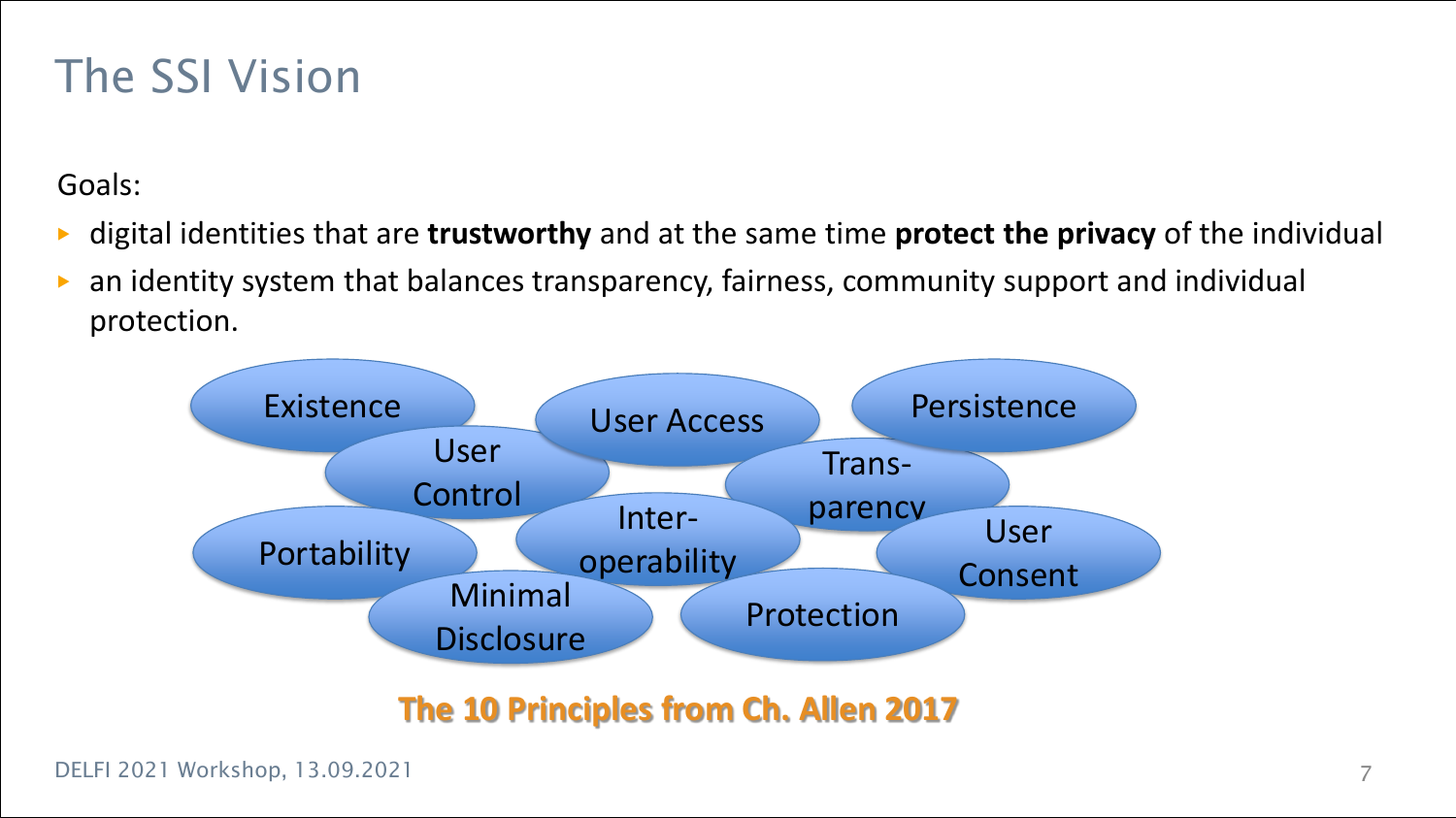#### SSI main components

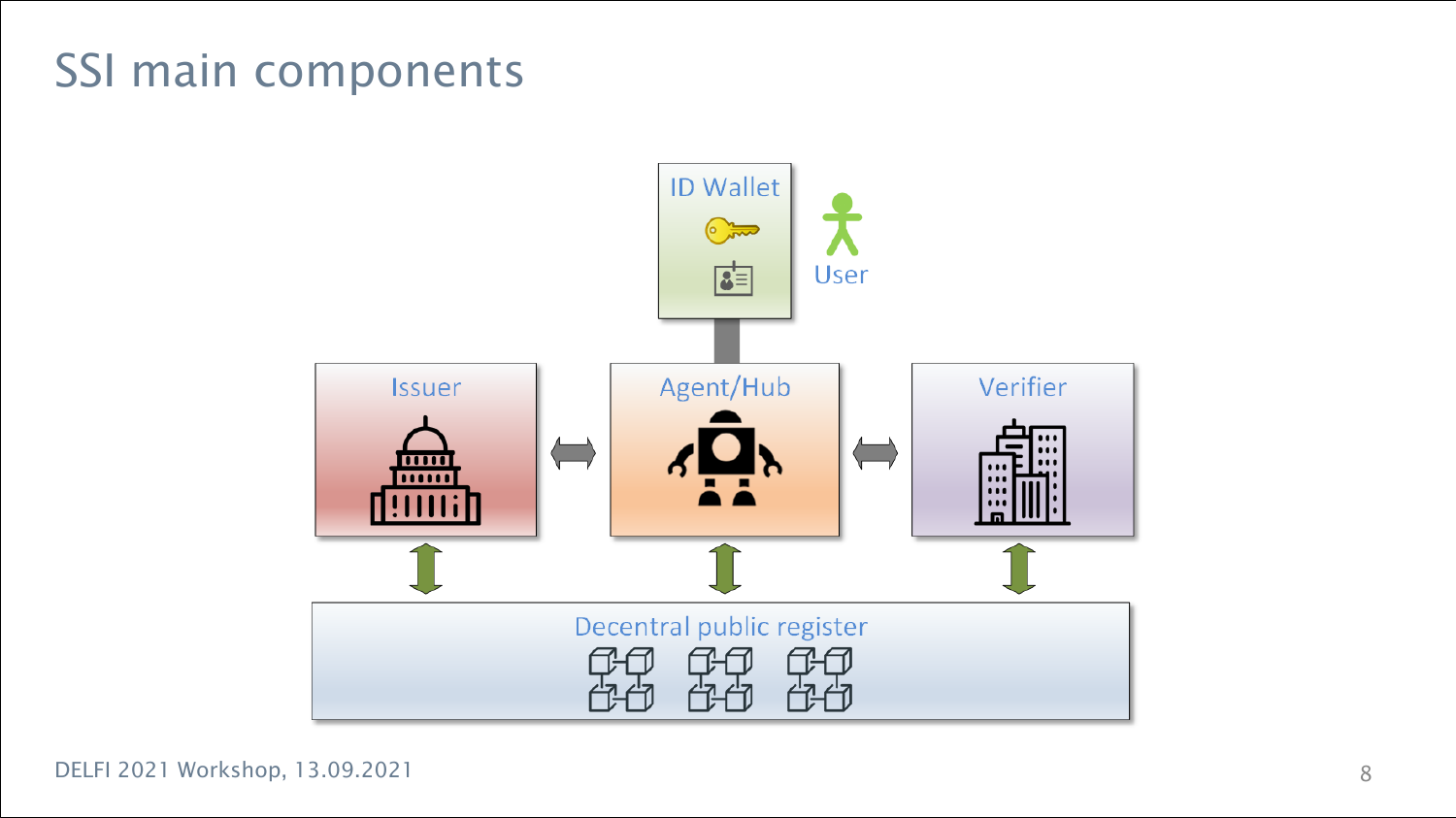### Decentral Identity

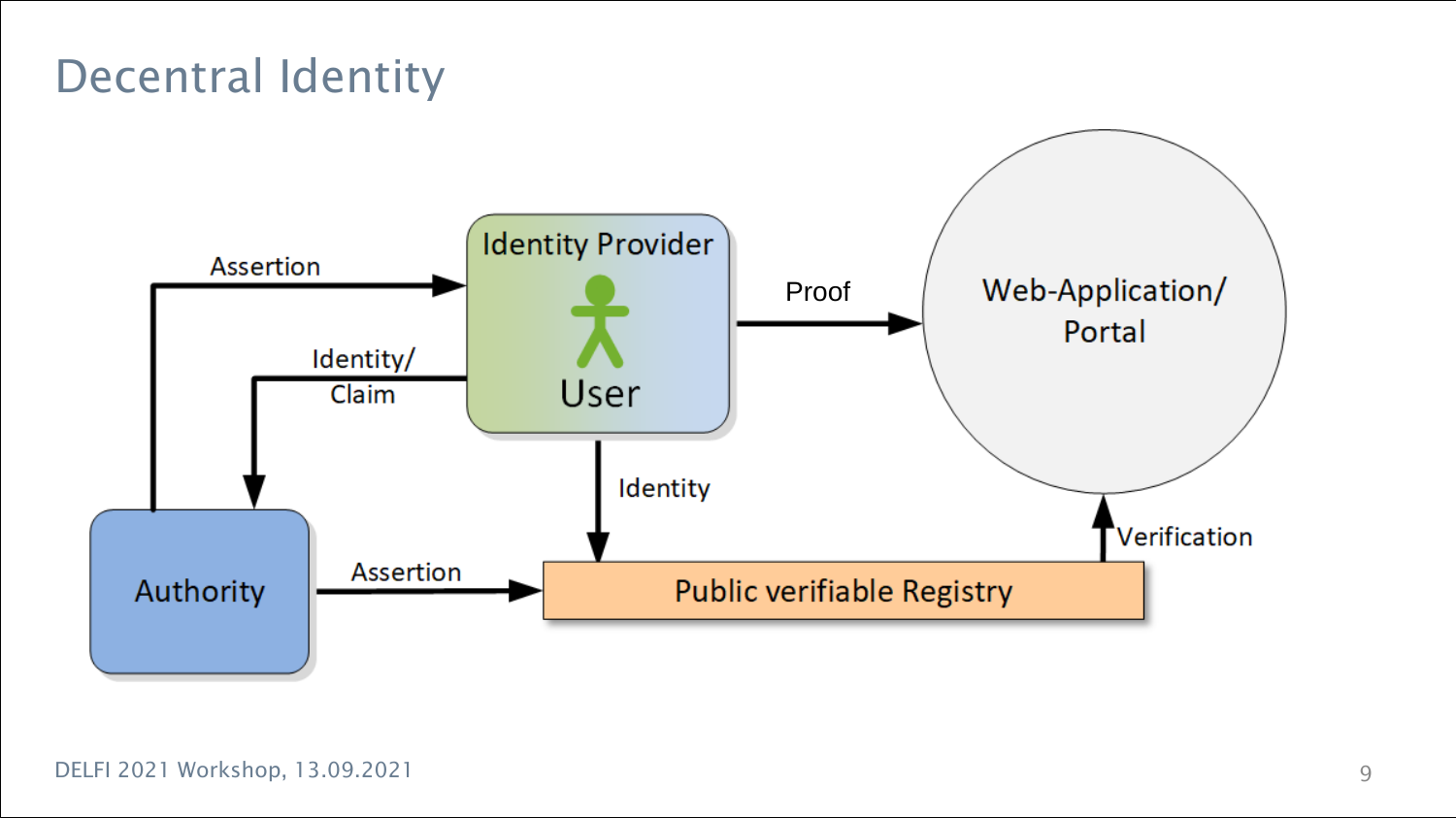## Challenges of SSI

#### Is a normal user ready for this?

- **High complexity**
- No support in case of problems
	- $\blacktriangleright$  E.g., when private keys are lost
- ▶ User is in charge for backup, synchronization between different devices, ...
- **Establishment of trust**
- **Governance**
- Implementation effort/cost ?
- ▶ **Privacy not by default** 
	- ▶ If one identity is used for all -> tracking/profiling possible
	- ▶ Use of multiple identities or zero-knowledge proofs required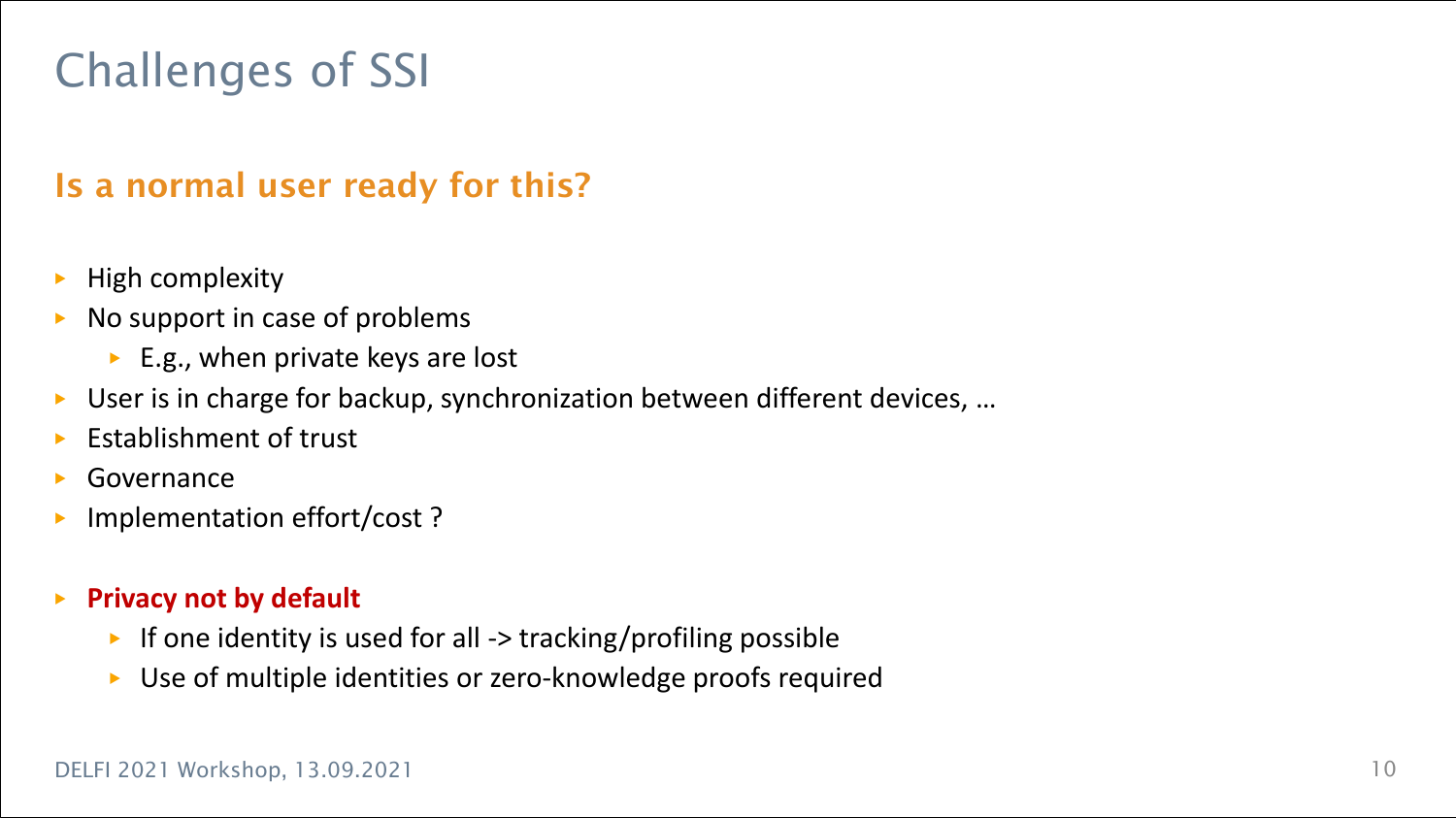## Principles for SSI ecosystems

- ▶ Published in Dec. 2020: <https://sovrin.org/principles-of-ssi/>
- ▶ **Goals:**
	- ▶ Better usability
	- $\blacktriangleright$  Less complexity for the user
	- $\triangleright$  Easy access for normal users.
- ▶ **Realization:**
	- ▶ Restriction of **one ecosystem:** Not one identity for all, but one for an ecosystem (e.g., academia, public transport, health)
	- ▶ The identity and its verified attributes are **issued by the identity service** of the ecosystem and given to the user -> **self-controlled identities**
	- ▶ **Agents and gateways** support the user.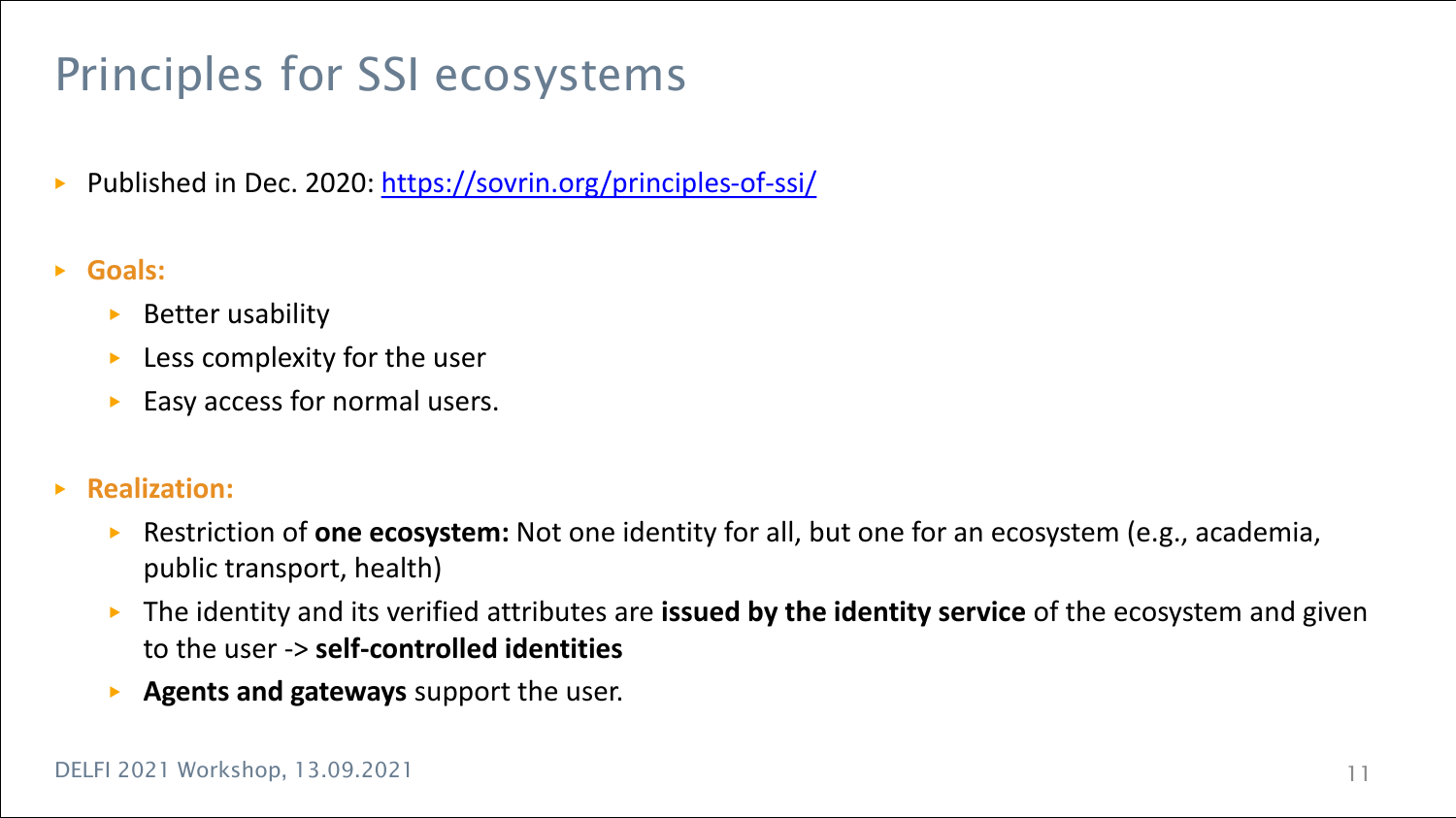## Advantage and disadvantages of SSI ecosystems



- Usability and easy access (complexity is hidden).
- Central governance
- **Clear trust relations**
- No public blockchain required (ecological advantage)
- Existing trust, based on contacts or relationships, can be extended to the SSI ecosystem



- User **must trust** the ecosystem, esp. the agents and gateways
	- ▶ All personal information passes through
	- ▶ Privacy and data protection not guaranteed
- Interoperability between ecosystems
- **•** Transparency?
	- Open source?
	- Disclosure of algorithms?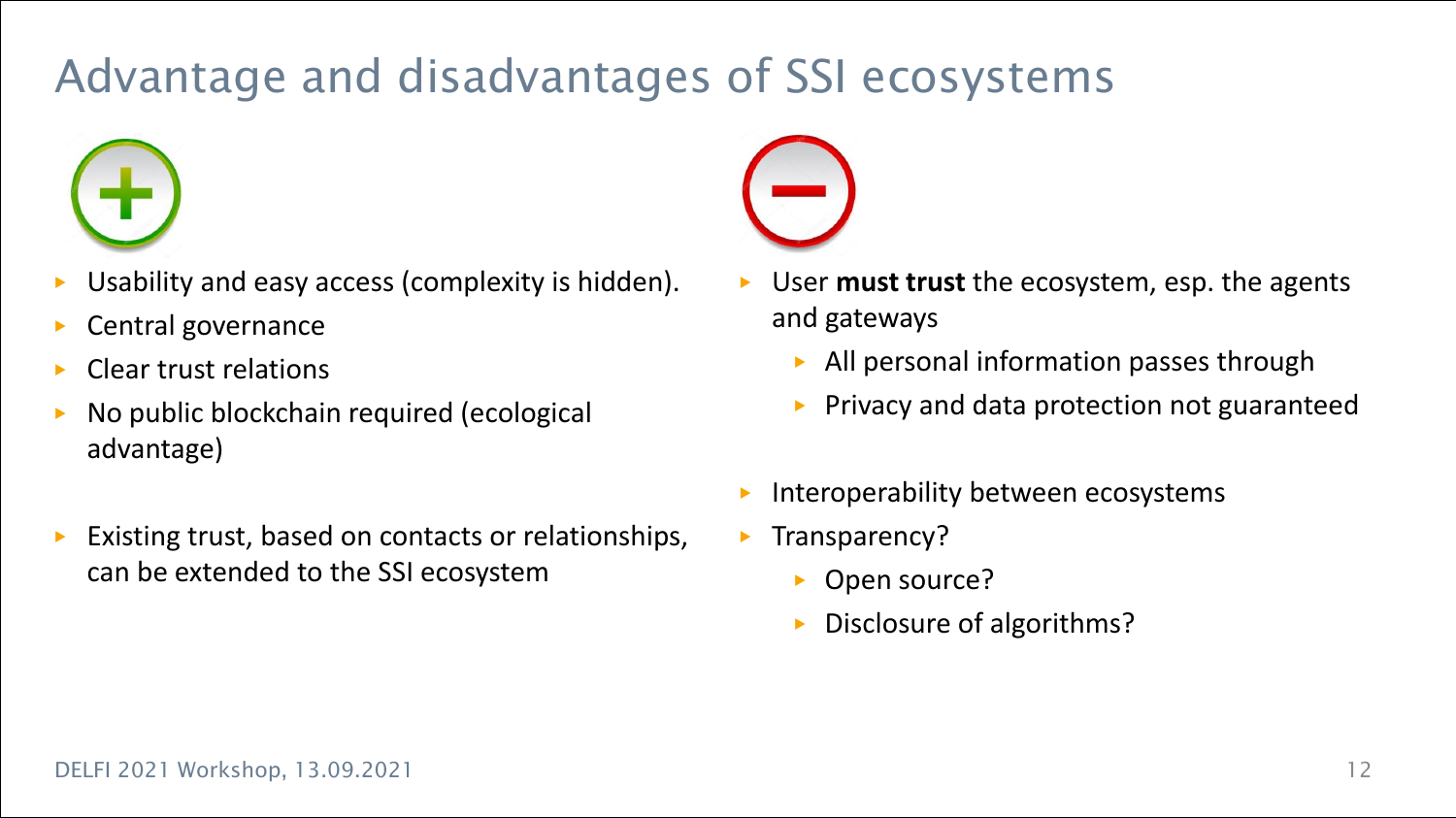### Picture #5a: Self-Controlled Identities

- Users create their own identity.
- ▶ "Personal data" is issued by a governmental authority (based on users' self-issued Identity).
- ▶ SWITCH issues users' claims on behalf of the universities (based on the self-issued Identity of the user).

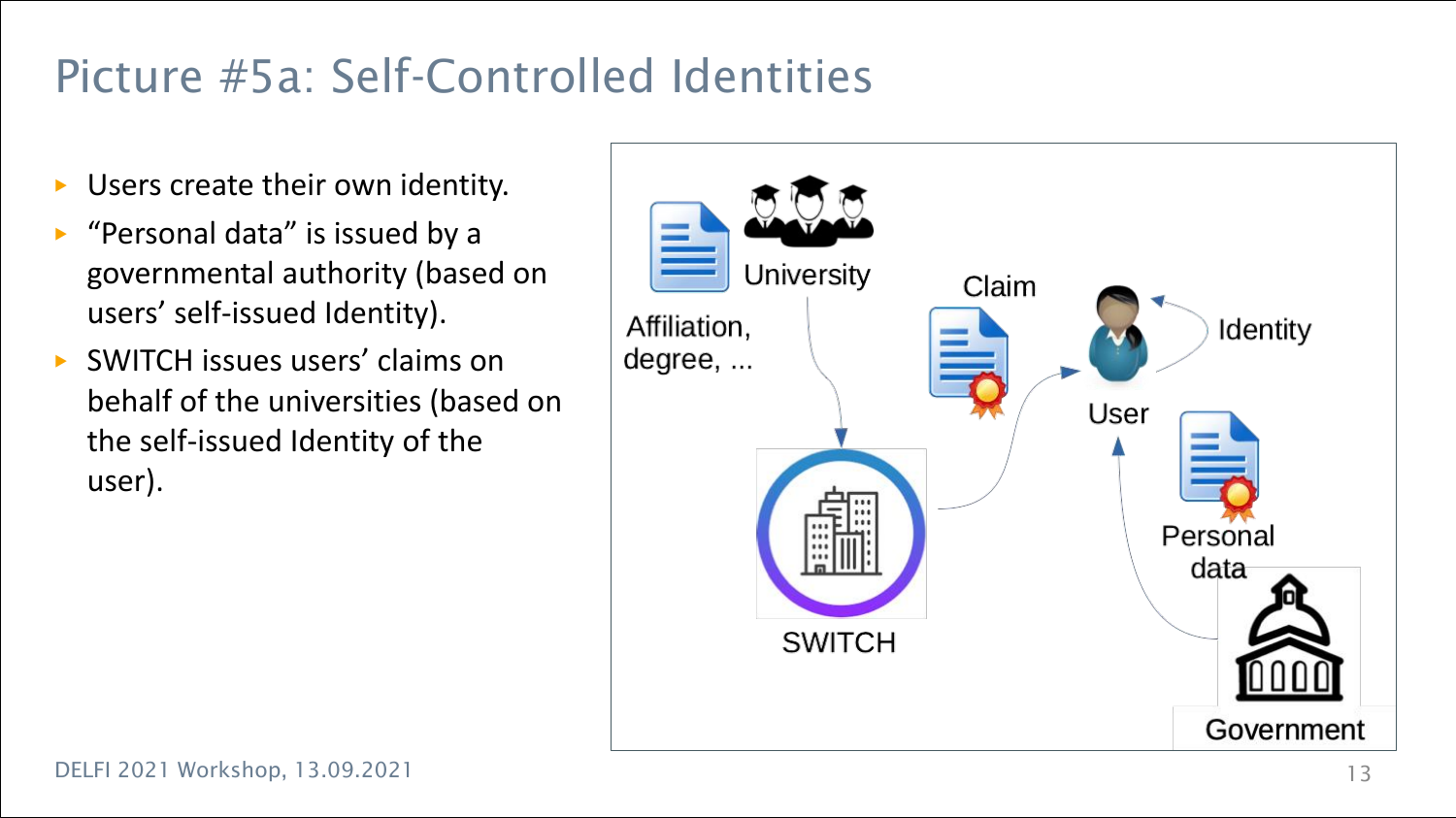# Picture #5b: SWITCH SSI ecosystem

- **SWITCH creates a bootstrap** identity in agreement with the user.
- This identity is maintained locally (at the users' device) and centrally by SWITCH. Personal data is issued by a governmental authority.
- SWITCH issues users' claims on behalf of the universities.
- $\triangleright$  The user can now present its verifiable credentials to any RP without issuer.

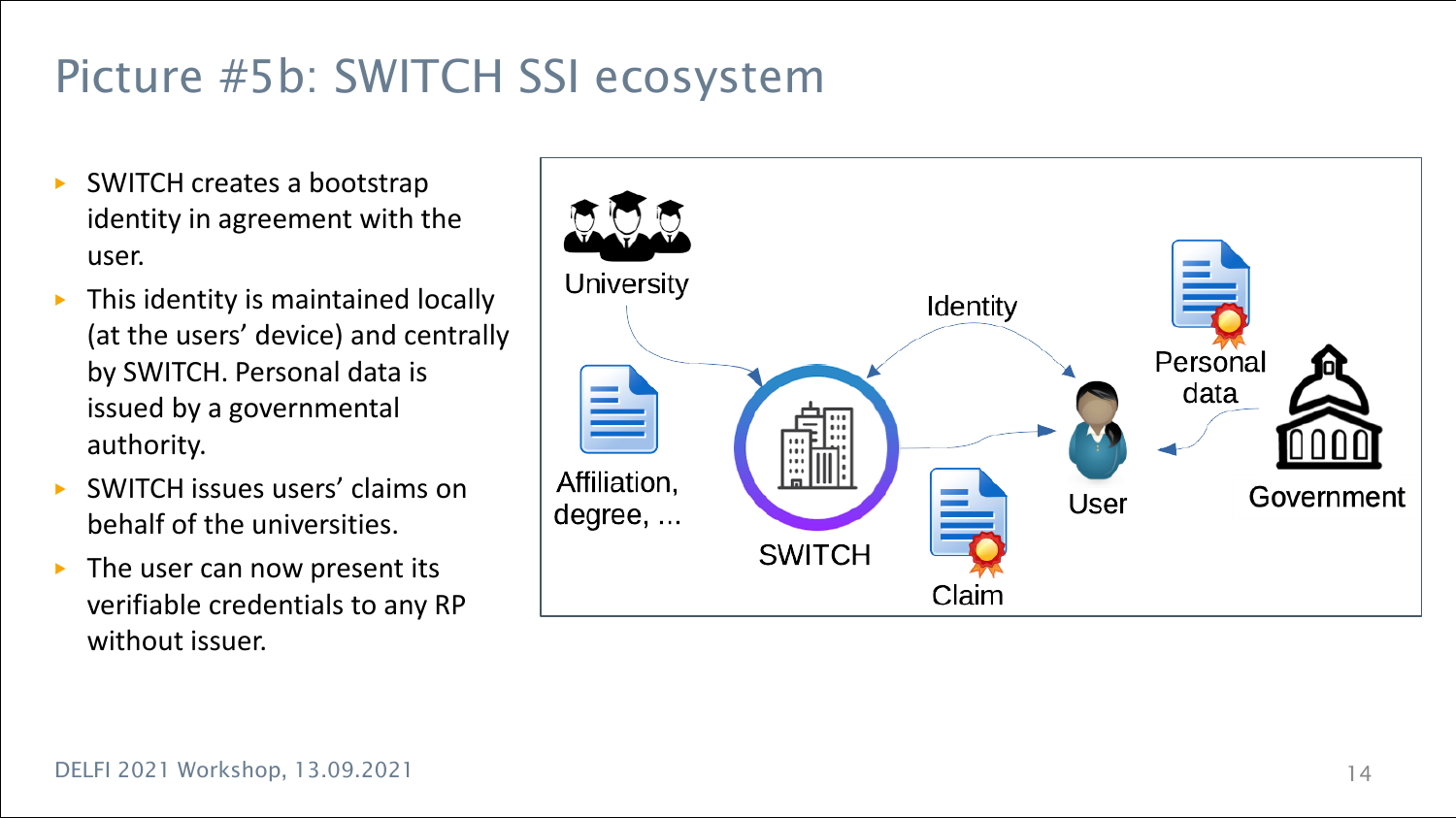#### Thank you !! Any Questions?

Contact: annett.laube@bfh.ch

DELFI 2021 Workshop, 13.09.2021